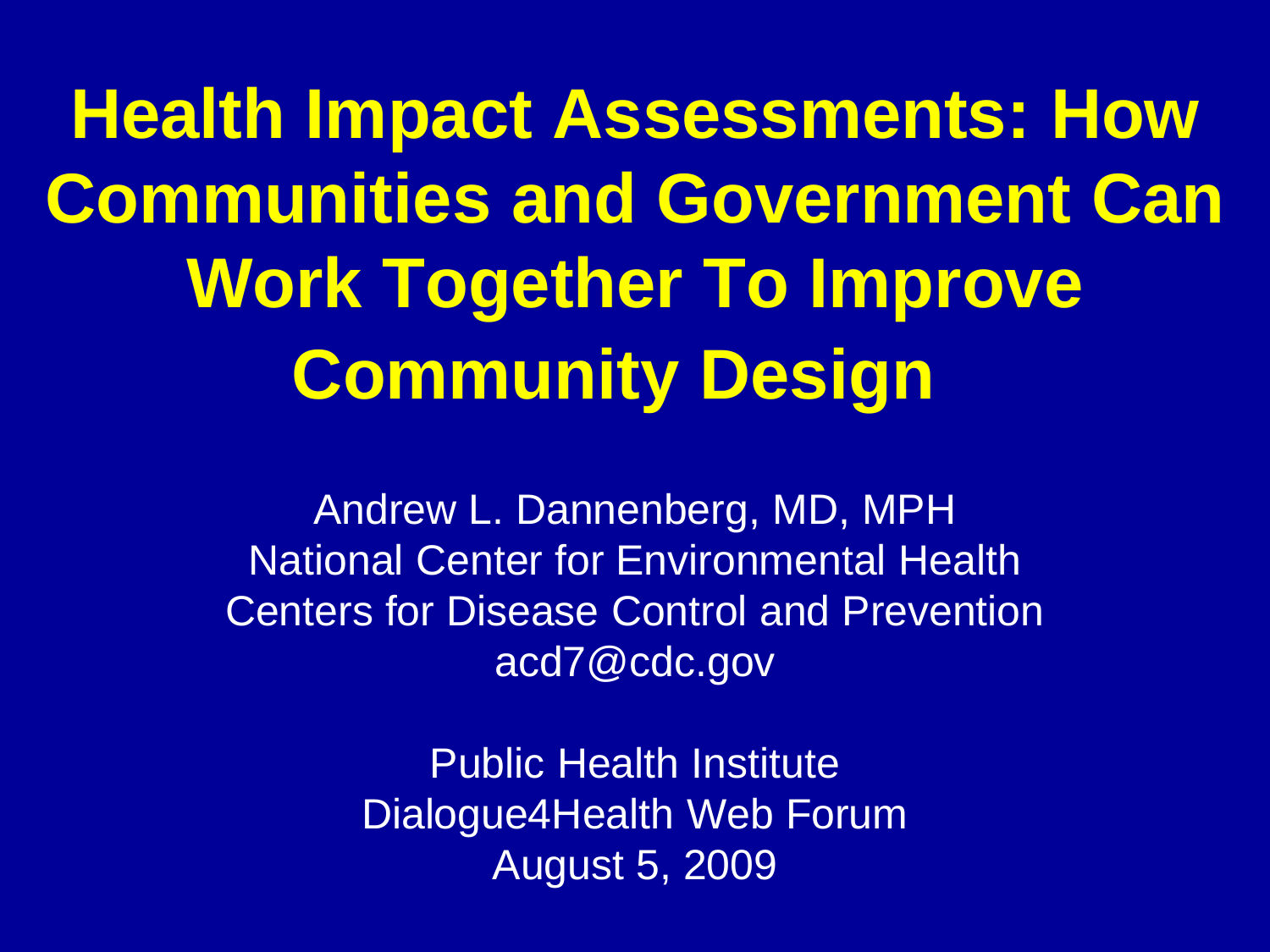## **Health Impact Assessment**

• A tool to increase partnerships and communication between public health professionals and planners and other decision-makers

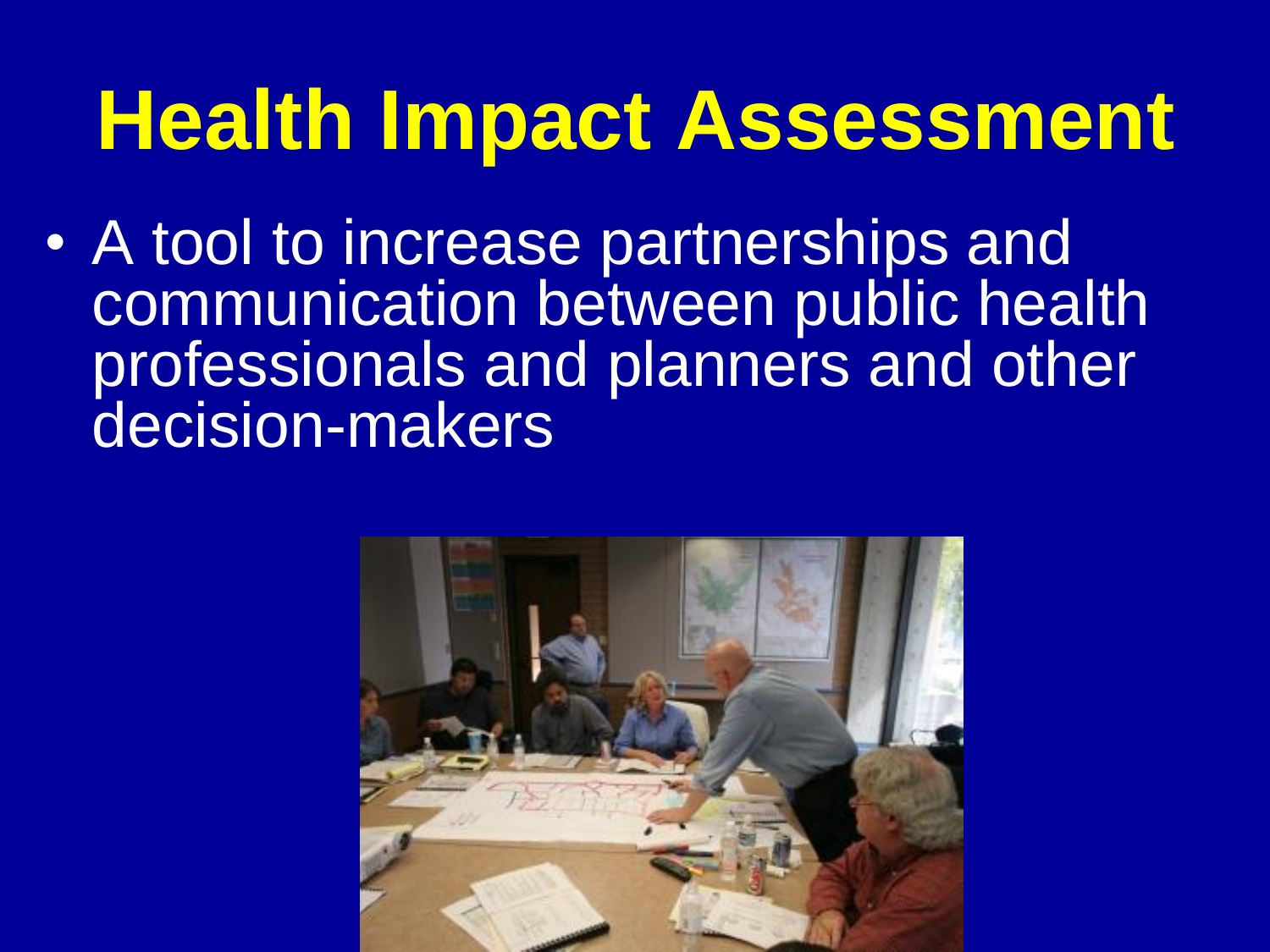## **Health Impact Assessment Definition**

• Collection of procedures and tools by which projects, policies, and programs can be evaluated based on their potential effects on the health of a population, and the distribution of those effects within the population

Gothenburg consensus statement, 1999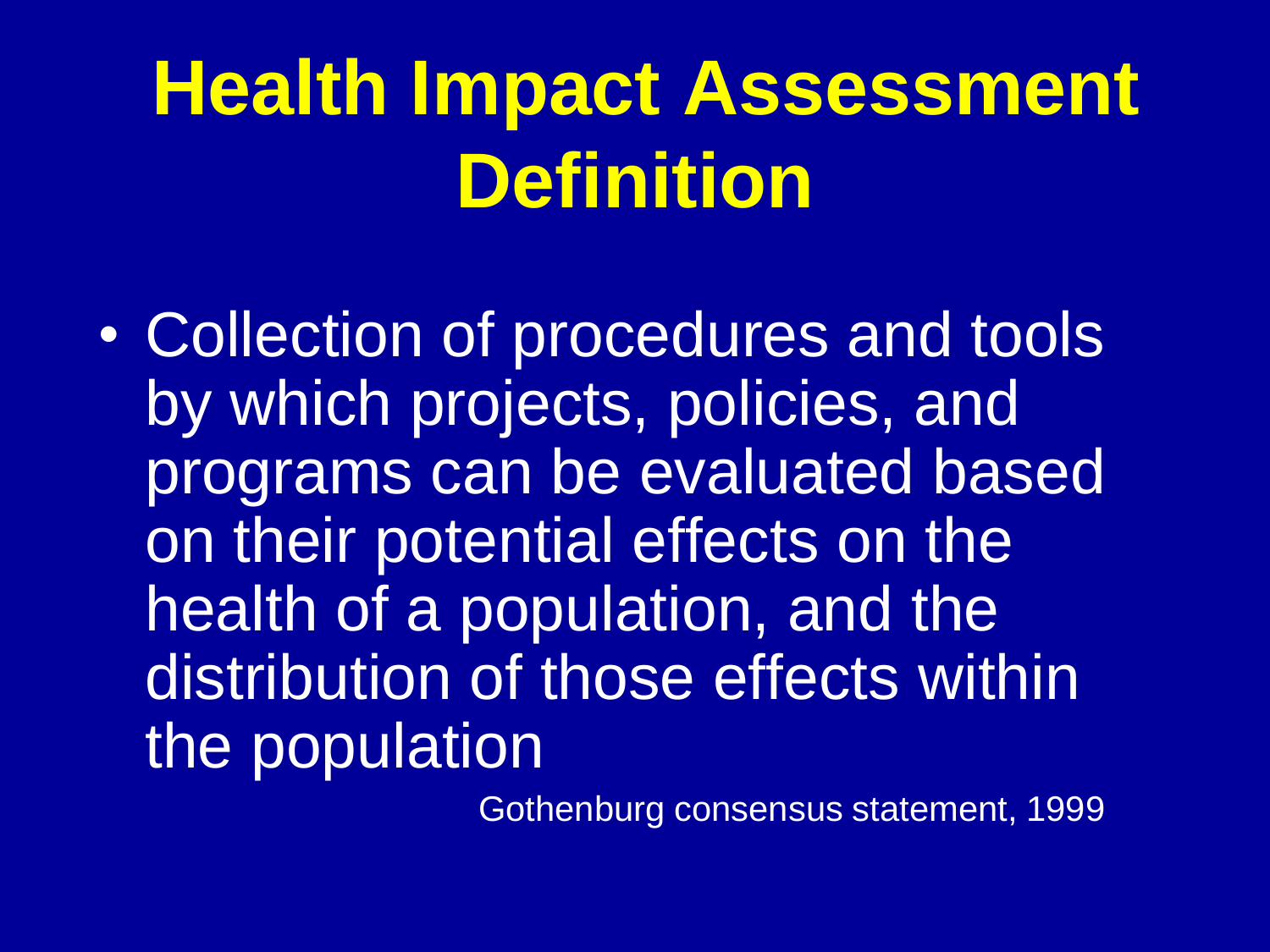# **A Vision of Health Impact Assessment**

- Planners and others will request information on potential health consequences of projects and policies as part of their decision-making process
- Health officials will have a tool to facilitate their involvement in planning and land use decisions
- HIAs will lead to a better informed decisions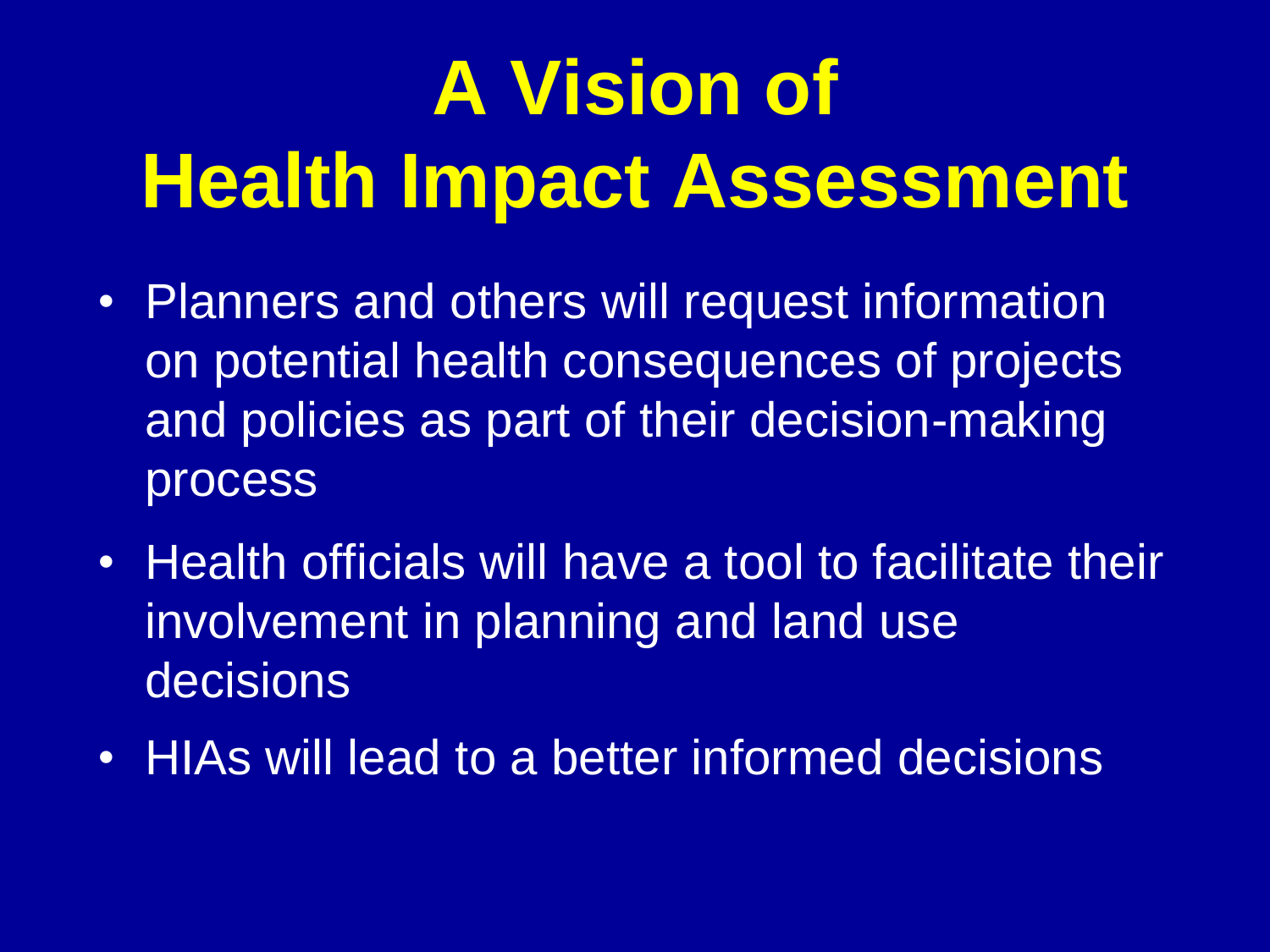## **Steps in Conducting an HIA**

#### • **Screening**

Identify projects/policies for which HIA useful

#### • **Scoping**

- Identify which health impacts to include
- **Risk assessment**
	- Identify how many and which people may be affected
	- Assess how they may be affected

#### • **Recommendations**

- Identify changes to promote health or mitigate harm
- **Reporting** of results to decision-makers
- **Evaluation** of impact of HIA on decision process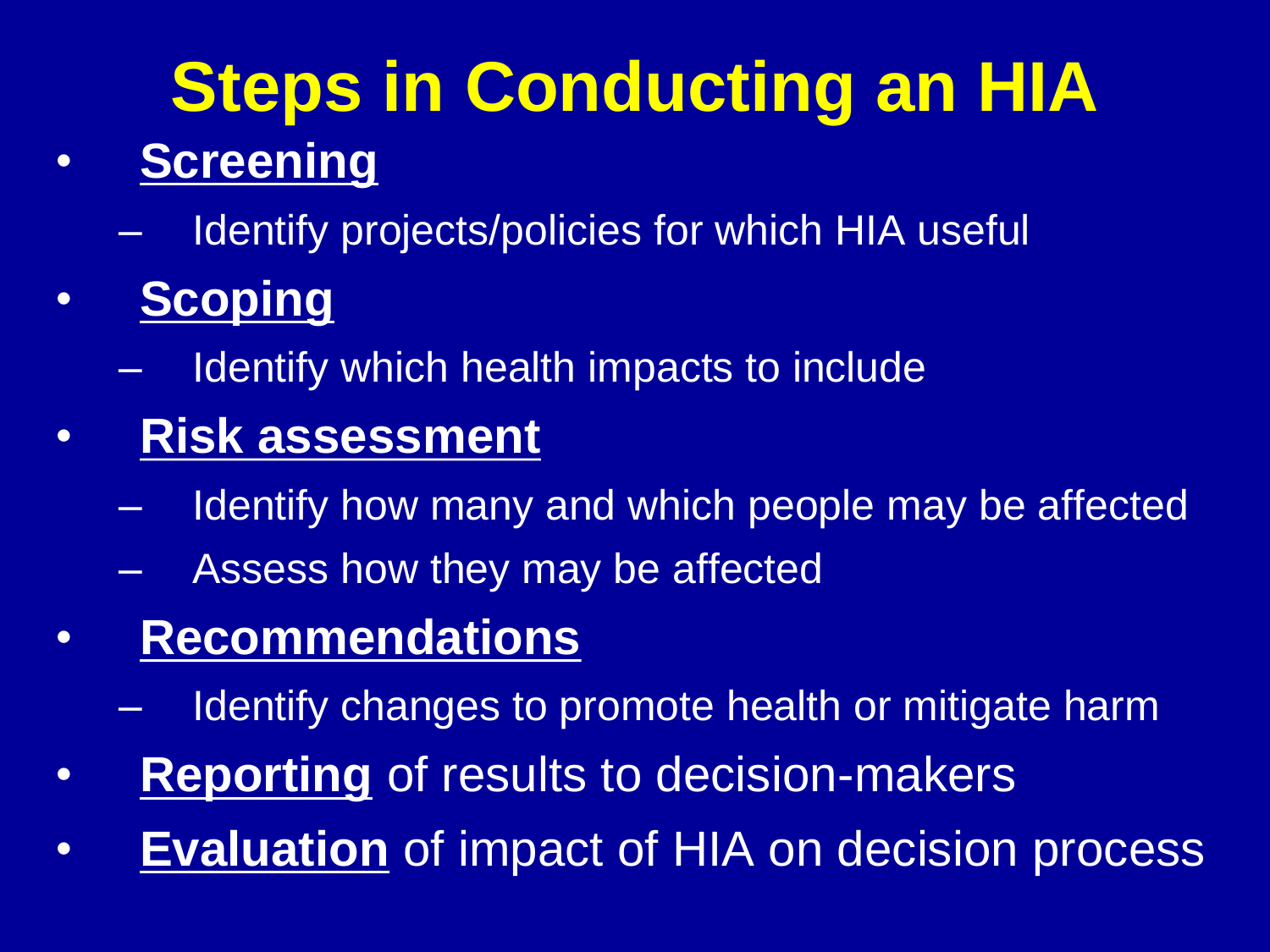### **Scoping: Health Impacts to Consider in an HIA**

- Physical activity, obesity, cardiovascular disease
- Air quality, asthma, other respiratory diseases
- Water quality, waterborne diseases
- Food quality, foodborne diseases, nutrition
- Motor vehicle, pedestrian and other injuries
- Accessibility for persons with disabilities
- Social capital, community severance
- Access to jobs, stores, schools, recreation
- Social equity, environmental justic[e](http://images.google.com/imgres?imgurl=http://www.dianesabba.com/Photography/5%2520Long%2520Beach%2520Marathon,%2520California%25202004/03%2520Family%2520Bicycling.jpg&imgrefurl=http://www.dianesabba.com/photography.pl?dir=Photography/5%2520Long%2520Beach%2520Marathon,%2520California%25202004&usg=__HaQn_xH-lI9Au4iQUbn_Dt_Qwmg=&h=633&w=950&sz=441&hl=en&start=6&tbnid=t2ikZeWtuTdOlM:&tbnh=99&tbnw=148&prev=/images?q=bicycling&gbv=2&hl=en)
- Mental health
- Noise

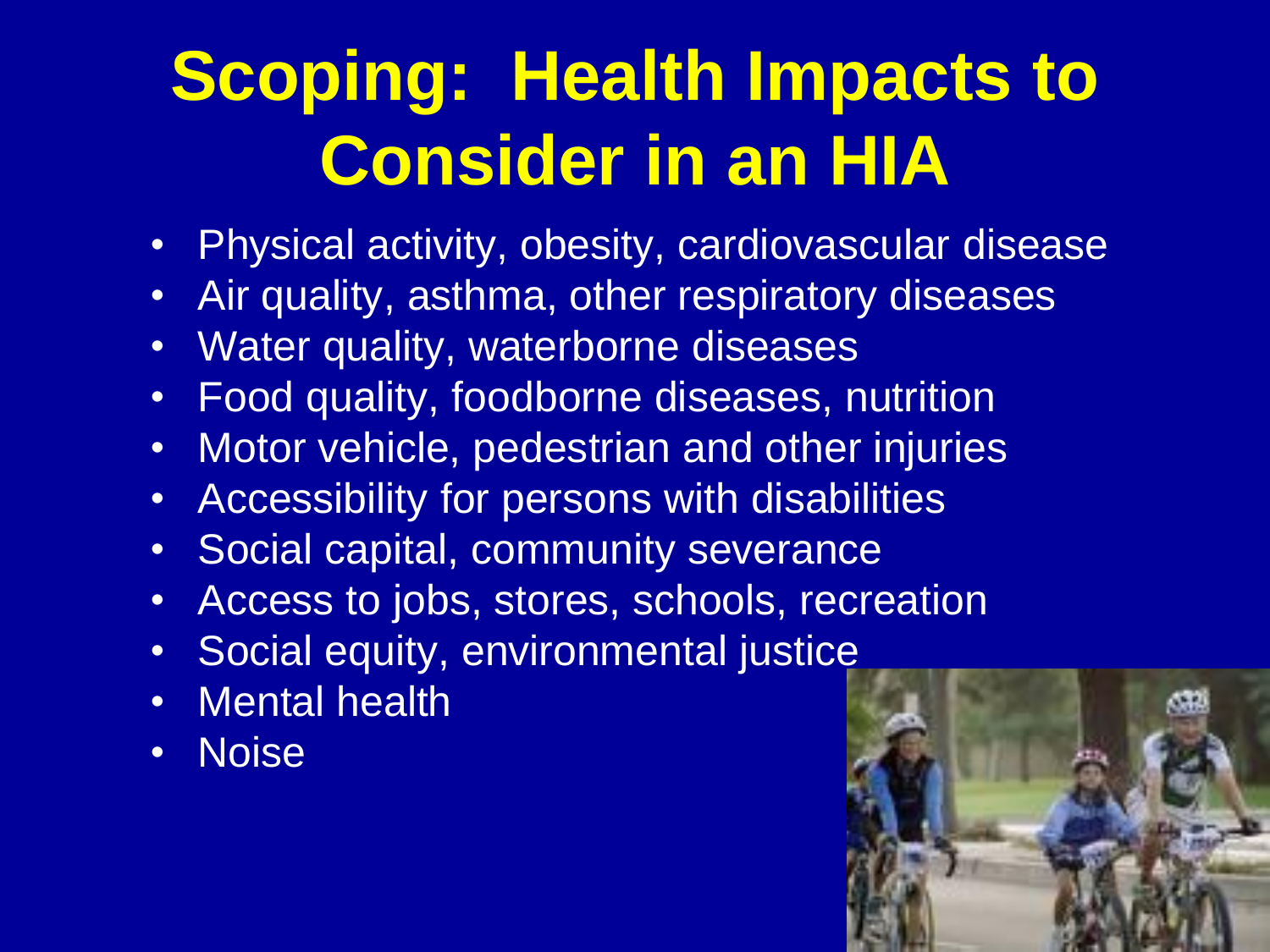# **Voluntary vs. Regulatory Approach to Using an HIA**

- Voluntary (a tool used by a health officer to inform a planning agency)
	- Simpler, less expensive, less litigious
	- Less likely to be used if not required
	- More politically acceptable
- Regulatory (modeled on a required environmental impact statement)
	- More complex, more expensive, more litigious
	- More likely to be used if required
	- May be less politically acceptable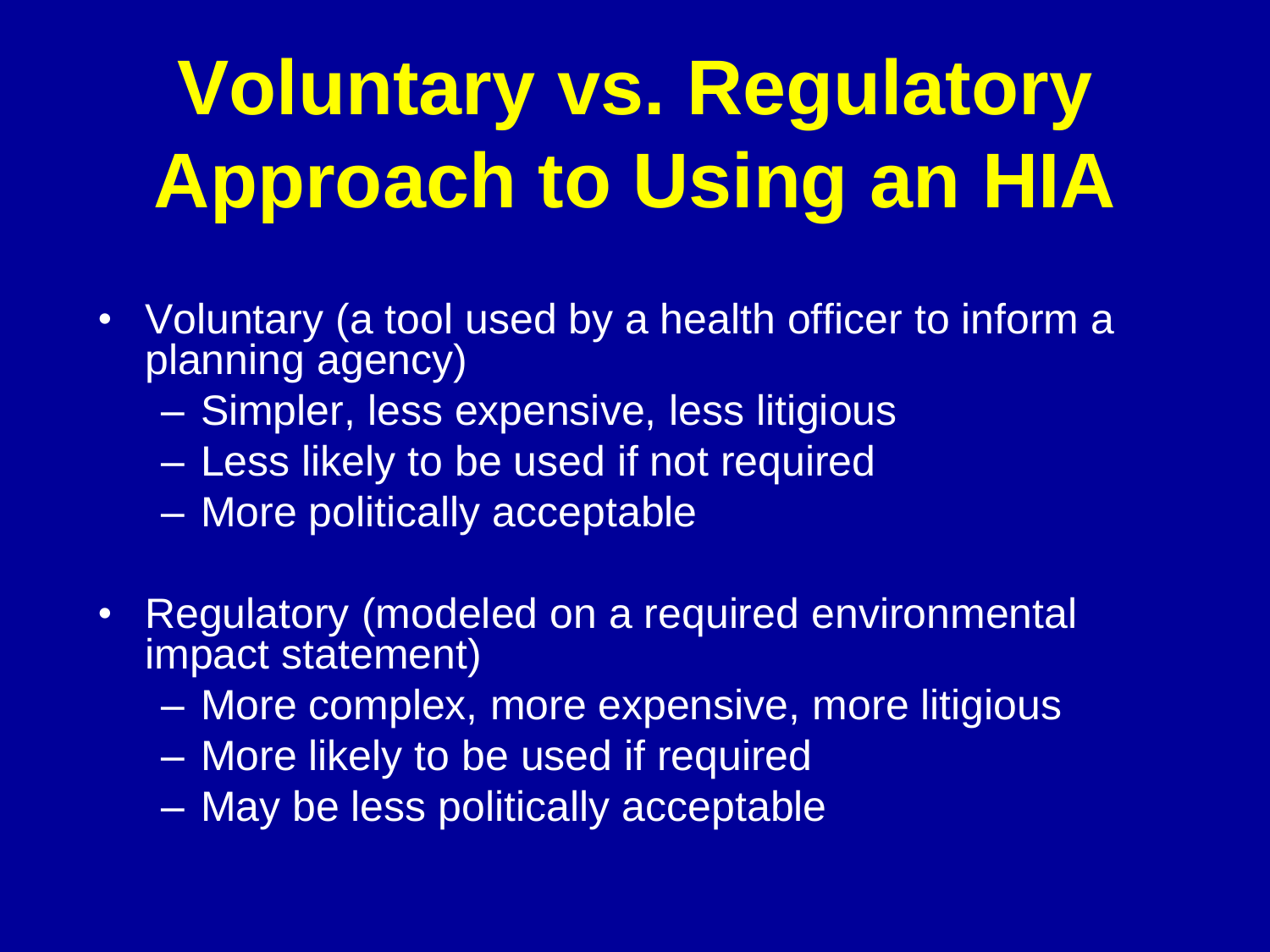## **HIA Level of Complexity**

- Qualitative describe direction but not magnitude of predicted results
	- Easy to predict; hard to use in cost/benefit models
	- Example: Build a sidewalk and people will walk more
- Quantitative describe direction and magnitude of predicted results
	- Difficult to obtain data; useful for cost/benefit models
	- Hypothetical example: Build a sidewalk and 300 people who live within 200 yards of location will walk an average of 15 extra minutes per day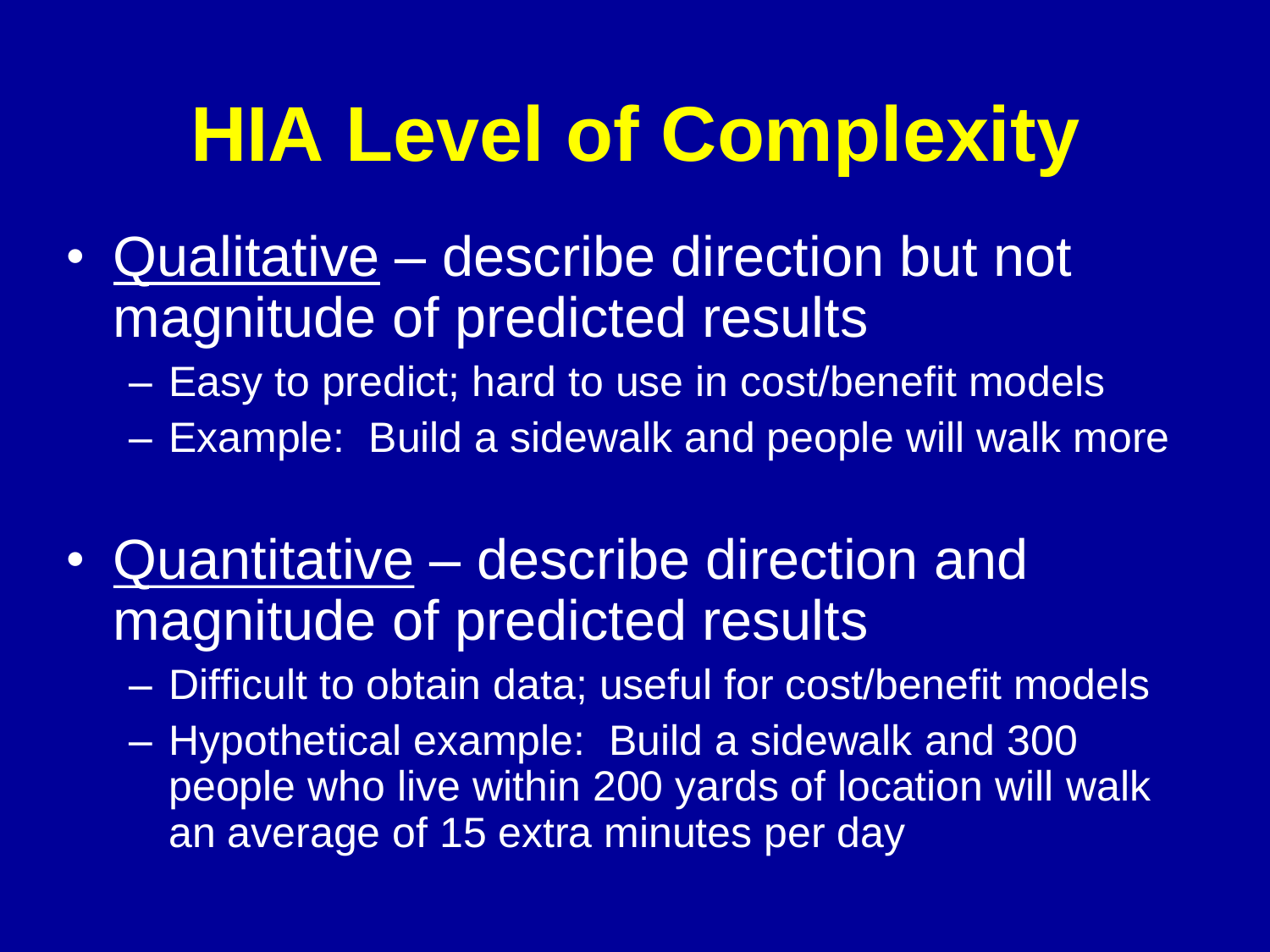### Minutes of Walking To and From Public Transit Per Day



Data from National Household Travel Survey, 2001, USDOT N= 3312 transit users

> Besser LM, Dannenberg AL Amer J Prev Med 29:273, 2005

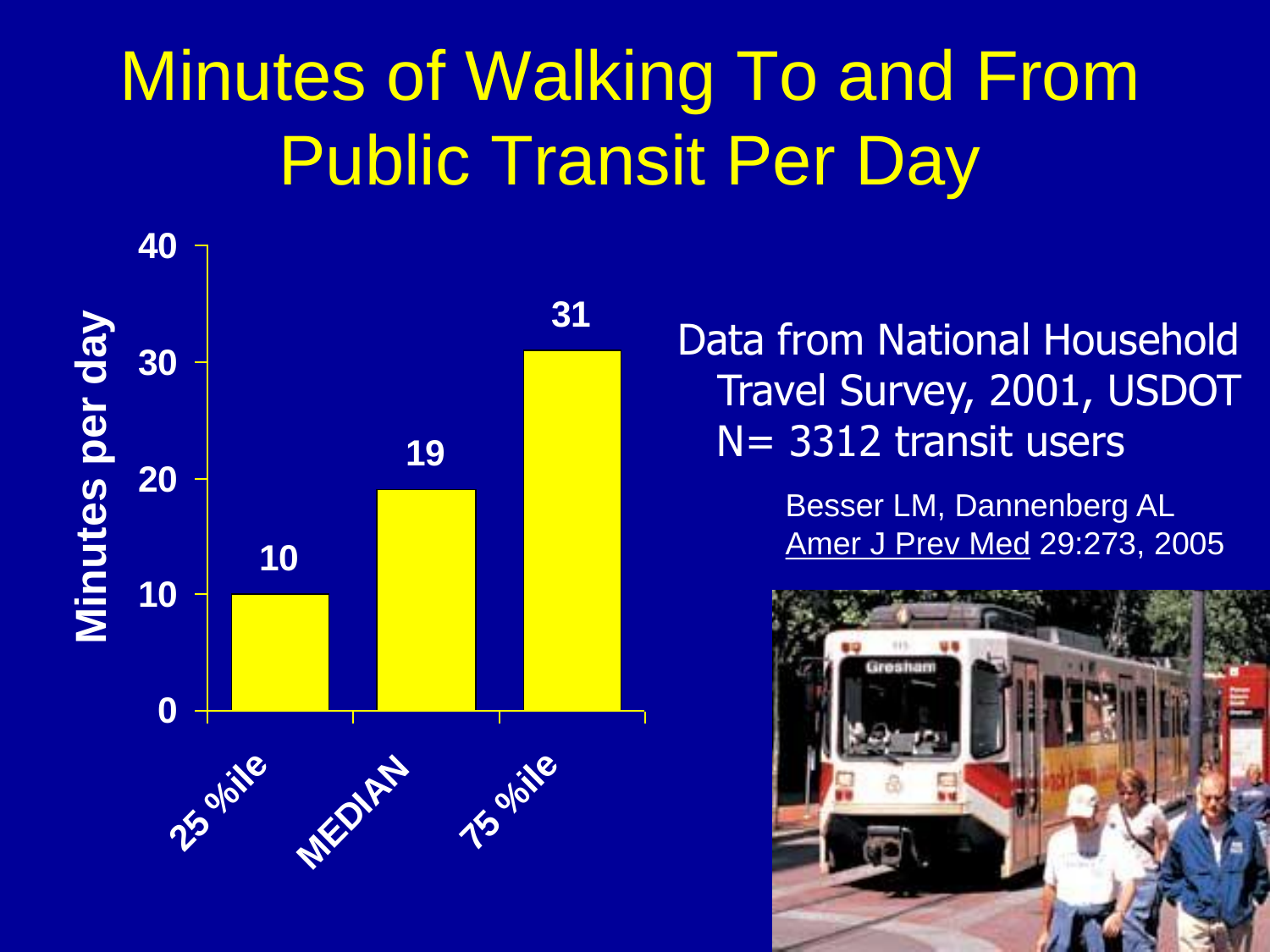# **Community Involvement in Conducting an HIA**

- Increases community buy-in to project
- Helps identify social issues as well as health issues
- Routinely used in EIA process
- Commonly used in HIAs in Europe
- May add to time and resources needed to conduct HIA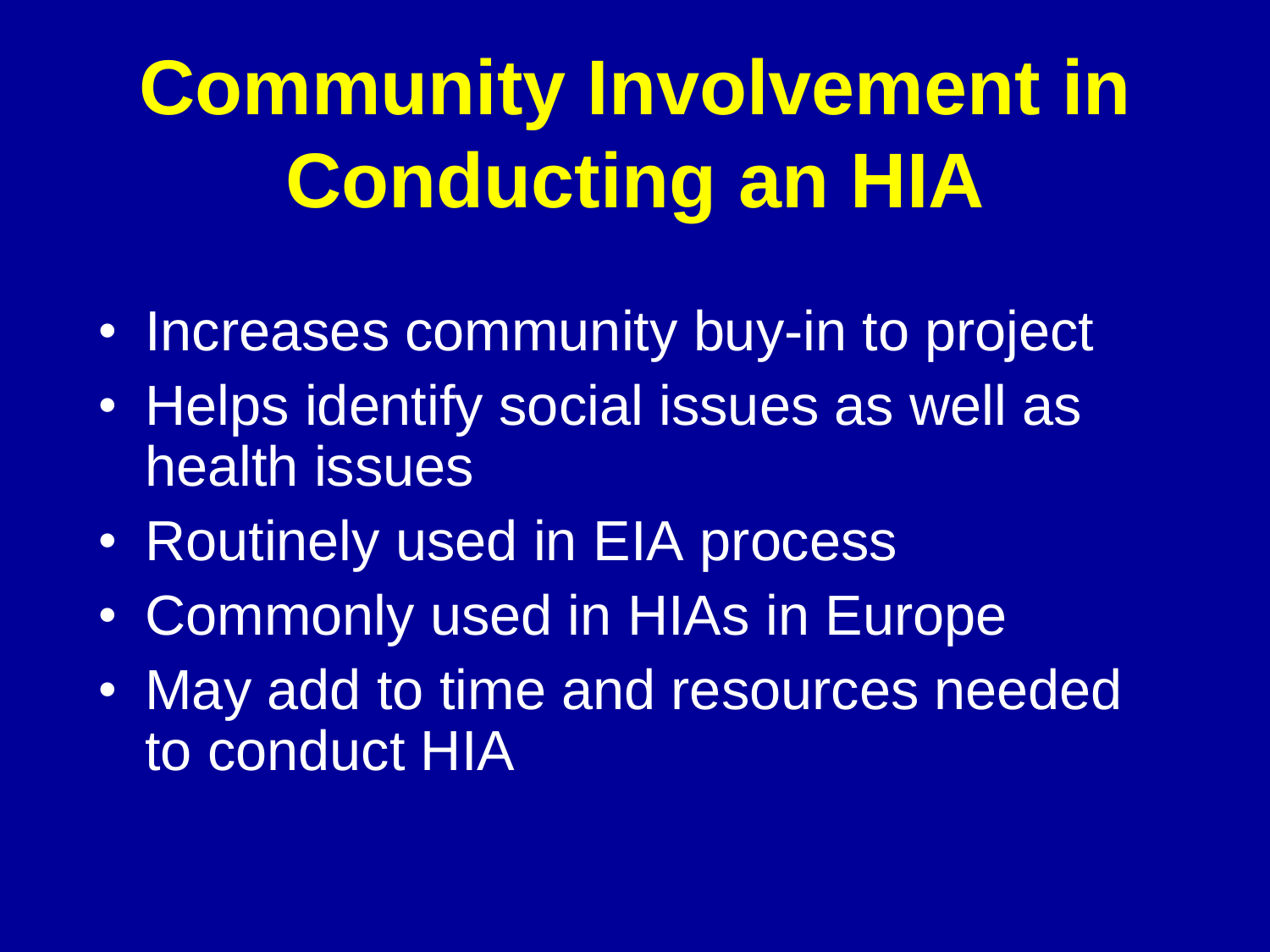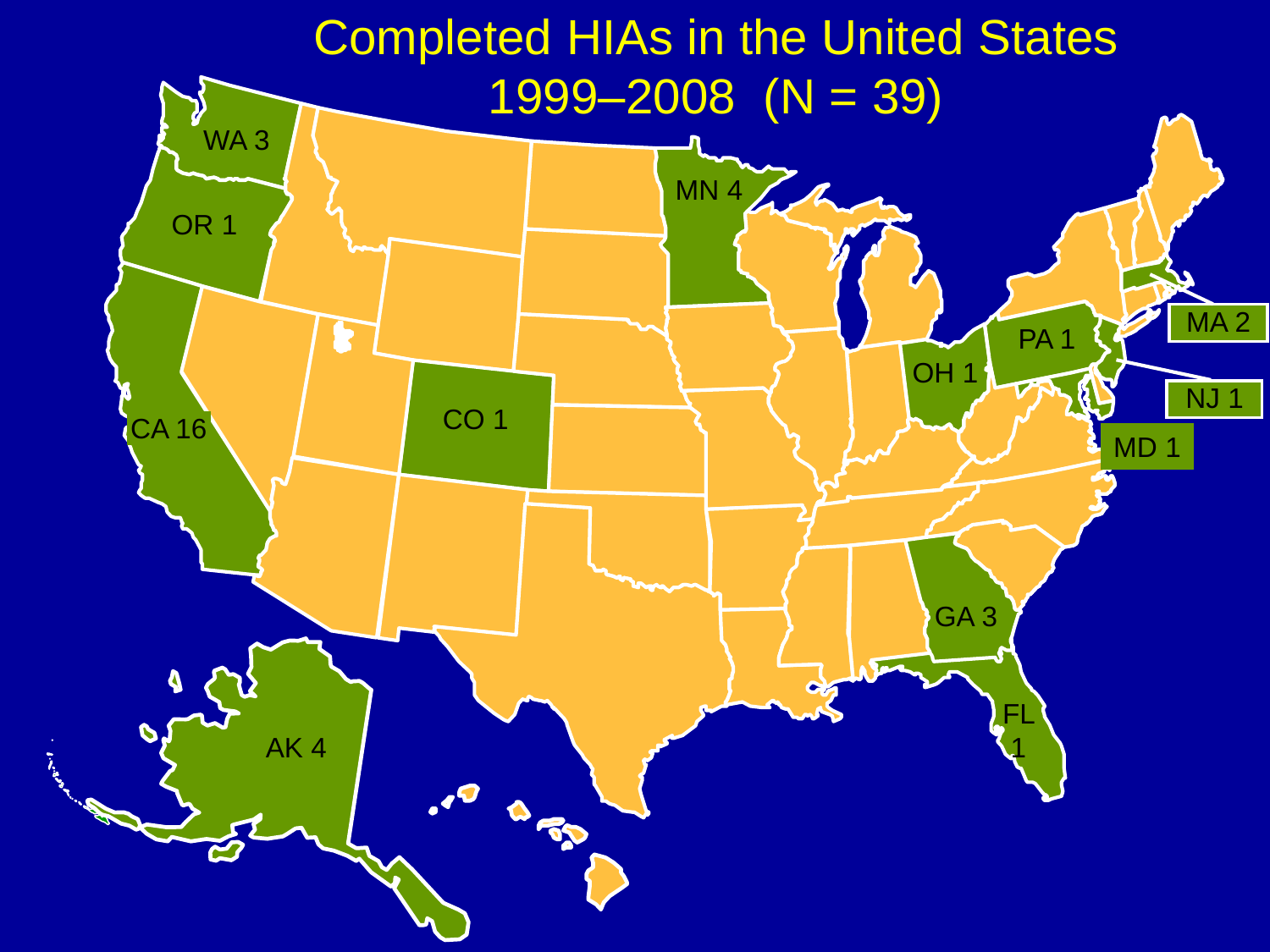### **HIAs of Projects and Policies**

- **Housing redevelopment**
- **Highway corridor redevelopment**
- **Pedestrian/bicycle trail development**
- **Highway bridge replacement**
- **Transit line**
- **EXEDENT Community transportation plan**
- **Local area and comprehensive plans**
- **After-school programs**
- **-** Living wage ordinance
- **Paid sick leave policy**
- **EXECOAL-fired power plant**
- **-** Low income home energy subsidies
- Oil and gas leasing policies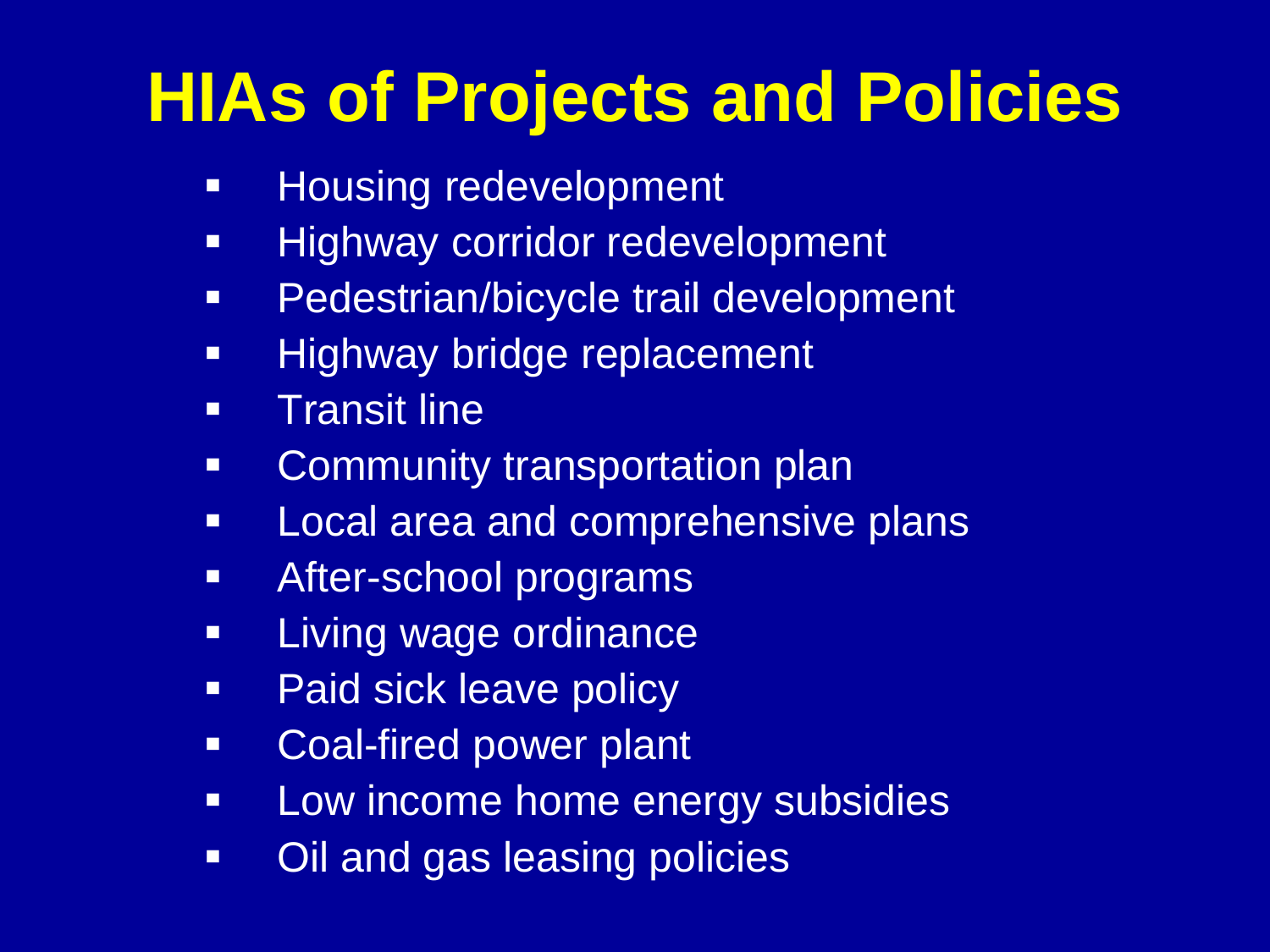# **Decision-Making Organization for Project or Policy (n=39)**

City council; planning commission N=26 State government  $N= 7$  $US$  federal agency  $N= 3$ US Congress N= 1 Non-profit organization  $N= 1$ Local cooperative N= 1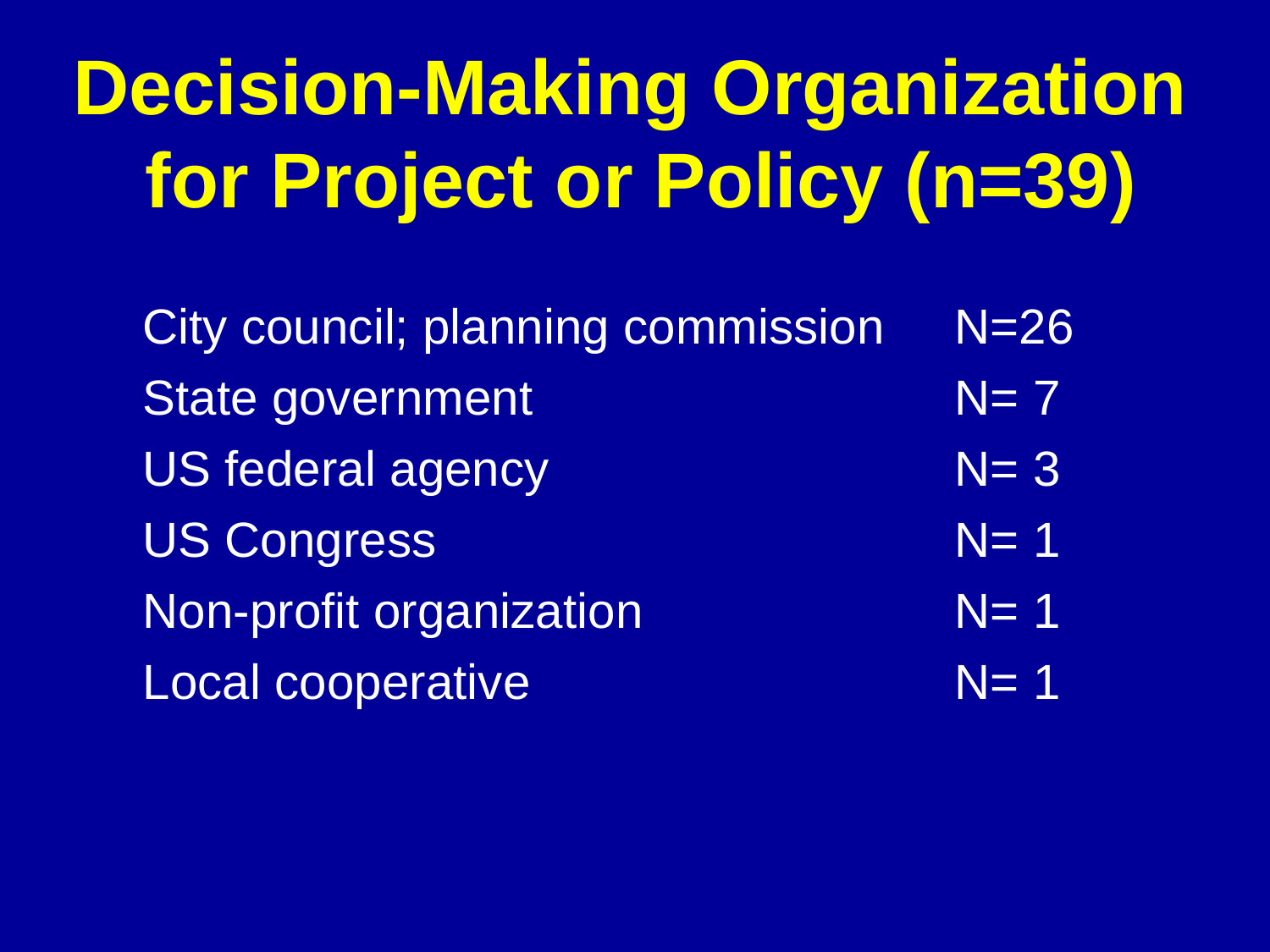### **Selected Results in HIAs in U.S.**

- **Most identified improvements needed to mitigate** adverse health impacts
	- **Redevelopment projects that lacked** affordable housing; rental voucher program
- A few encouraged projects or policies that would be health-promoting as designed
	- Walk-to-school program; Beltline transit project
- **One concluded that proposed program would fail** to reach its intended target population
	- After-school programs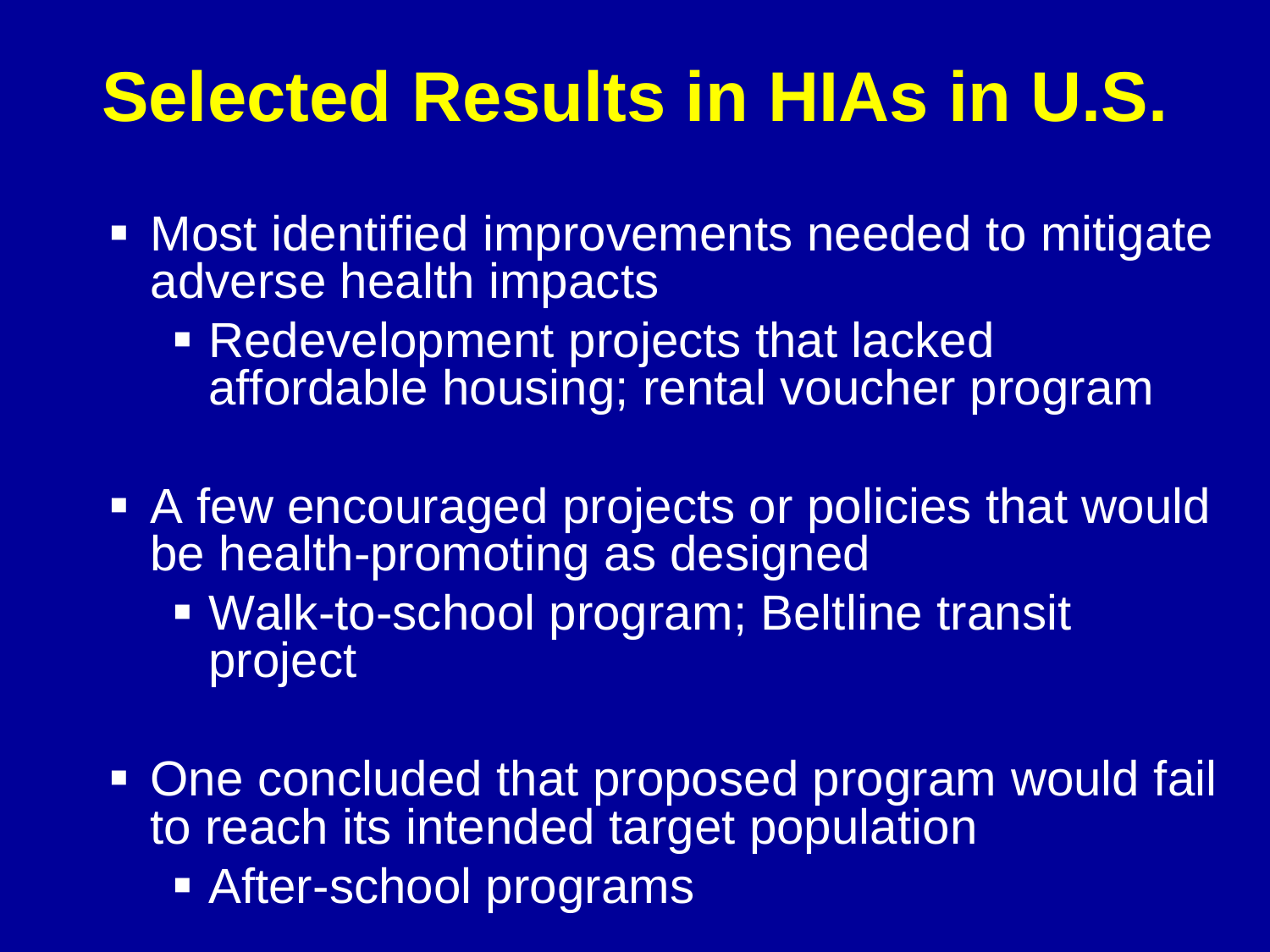## **Impact of HIA on Subsequent Decisions in HIAs in U.S.**

- Documentable impacts were evident for some HIAs
	- Plan improvements to increase pedestrian safety
	- Change in redevelopment plans to provide 1:1 housing replacement for affected families
	- **Noise mitigation measures required**
	- **Example 2** Living wage ordinance adopted
	- Urban road corridor plans improved
- **Most HIAs raised awareness of health issues** for some audiences